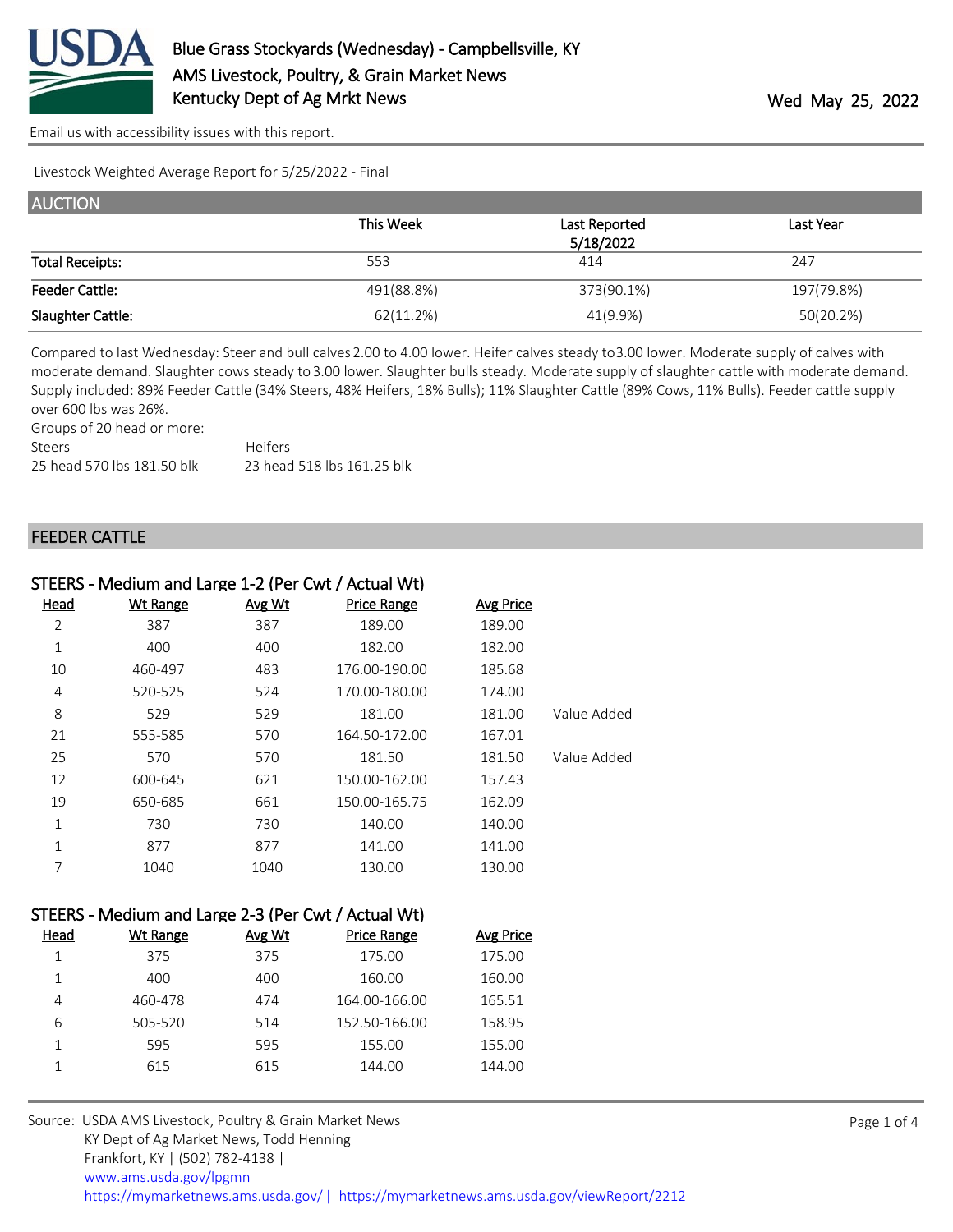

|                | Effiail us with accessibility issues with this report. |               |                                                      |                            |
|----------------|--------------------------------------------------------|---------------|------------------------------------------------------|----------------------------|
| $\,8\,$        | 672-677                                                | 676           | 139.00-143.00                                        | 142.01                     |
|                |                                                        |               |                                                      |                            |
|                | STEERS - Large 1 (Per Cwt / Actual Wt)                 |               |                                                      |                            |
| Head           | Wt Range                                               | Avg Wt        | <b>Price Range</b>                                   | <b>Avg Price</b>           |
| $1\,$          | 435                                                    | 435           | 173.00                                               | 173.00                     |
| $\mathbf{1}$   | 610                                                    | 610           | 146.00                                               | 146.00                     |
| $1\,$          | 650                                                    | 650           | 144.00                                               | 144.00                     |
|                |                                                        |               | HEIFERS - Medium and Large 1-2 (Per Cwt / Actual Wt) |                            |
| Head           | <b>Wt Range</b>                                        | Avg Wt        | <b>Price Range</b>                                   | <b>Avg Price</b>           |
| $\mathbf{1}$   | 135                                                    | 135           | 240.00                                               | 240.00                     |
| $\mathbf{1}$   | 195                                                    | 195           | 201.00                                               | 201.00                     |
| $\overline{2}$ | 215                                                    | 215           | 200.00                                               | 200.00                     |
| $\mathbf 1$    | 265                                                    | 265           | 170.00                                               | 170.00                     |
| $\overline{2}$ | 300-335                                                | 318           | 160.00-161.00                                        | 160.47                     |
| 6              | 350-390                                                | 371           | 155.00-164.00                                        | 159.09                     |
| 17             | 400-446                                                | 430           | 155.00-167.00                                        | 161.36                     |
| 16             | 450-490                                                | 476           | 154.00-161.00                                        | 158.57                     |
| 55             | 500-545                                                | 522           | 149.00-161.75                                        | 158.21                     |
| 6              | 550-563                                                | 560           | 148.00-151.00                                        | 150.34                     |
| 15             | 614-632                                                | 621           | 133.00-148.00                                        | 144.60                     |
|                |                                                        |               |                                                      |                            |
| 9              | 650-698                                                | 693           | 133.00-137.00                                        | 133.42                     |
| 8              | 705-740                                                | 712           | 120.00-123.00                                        | 121.12                     |
| $1\,$          | 775                                                    | 775           | 127.00                                               | 127.00                     |
|                |                                                        |               |                                                      |                            |
|                |                                                        |               | HEIFERS - Medium and Large 2-3 (Per Cwt / Actual Wt) |                            |
| <b>Head</b>    | Wt Range<br>215                                        | Avg Wt<br>215 | <b>Price Range</b><br>171.00                         | <b>Avg Price</b><br>171.00 |
| $1\,$          |                                                        |               |                                                      |                            |
| 3              | 265                                                    | 265           | 160.00                                               | 160.00                     |
| 3              | 326                                                    | 326           | 149.00                                               | 149.00                     |
| 6              | 355-395                                                | 377           | 140.00-155.00                                        | 150.08                     |
| 7              | 405-440                                                | 418           | 138.00-146.00                                        | 140.97                     |
| 6              | 472-495                                                | 477           | 143.50-153.00                                        | 148.31                     |
| 4              | 500-530                                                | 510           | 144.00-148.00                                        | 146.04                     |
| 10             | 551-595                                                | 572           | 136.00-148.00                                        | 139.42                     |
| 3              | 665-680                                                | 675           | 130.00-131.00                                        | 130.33                     |
| $\mathbf 1$    | 750                                                    | 750           | 114.00                                               | 114.00                     |
|                |                                                        |               |                                                      |                            |

## HEIFERS - Large 1 (Per Cwt / Actual Wt) Head Wt Range Avg Wt Price Range Avg Price 480-490 485 146.00-158.00 152.06 540 540 149.00 149.00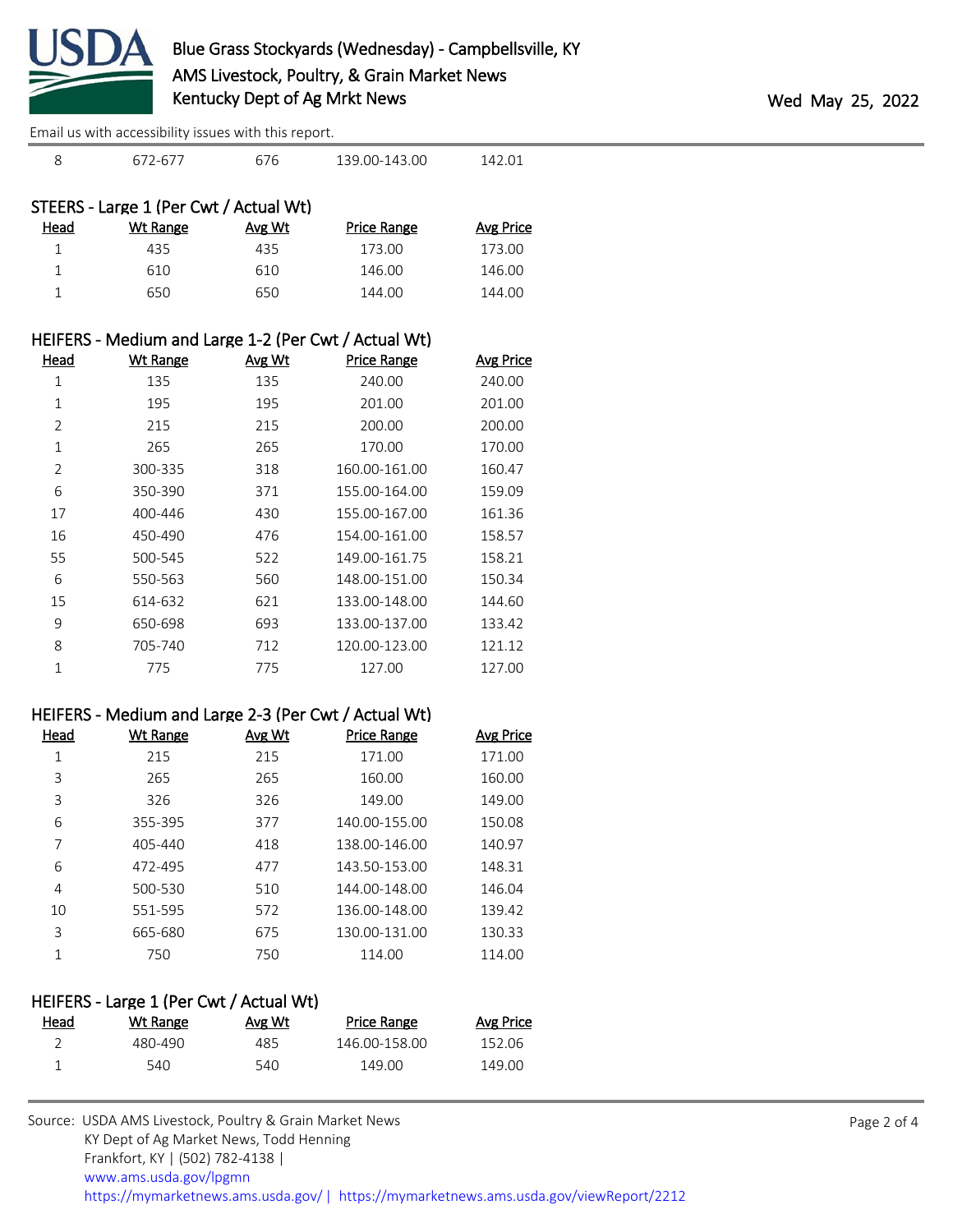

| Head          | BULLS - Medium and Large 1-2 (Per Cwt / Actual Wt)<br><b>Wt Range</b> | Avg Wt | <b>Price Range</b> | Avg Price |
|---------------|-----------------------------------------------------------------------|--------|--------------------|-----------|
| 1             | 145                                                                   | 145    | 207.50             | 207.50    |
| 1             | 185                                                                   | 185    | 205.00             | 205.00    |
| 3             | 268                                                                   | 268    | 175.00             | 175.00    |
| 3             | 328                                                                   | 328    | 188.00             | 188.00    |
| 3             | 385-392                                                               | 390    | 175.00-186.00      | 182.38    |
| 5             | $400 - 440$                                                           | 421    | 173.00-177.00      | 175.21    |
| 9             | 450-485                                                               | 461    | 165.00-182.00      | 173.91    |
| 9             | 505-548                                                               | 530    | 158.00-170.00      | 165.30    |
| 7             | 553-590                                                               | 569    | 150.00-163.50      | 157.10    |
| 11            | 610-635                                                               | 619    | 136.00-148.50      | 143.66    |
| 4             | 650-696                                                               | 685    | 141.00-141.50      | 141.38    |
| $\mathcal{P}$ | 700                                                                   | 700    | 120.00-139.00      | 129.50    |
|               |                                                                       |        |                    |           |

4 570-597 584 130.00-140.50 135.37

## BULLS - Medium and Large 2-3 (Per Cwt / Actual Wt)

| Head | Wt Range | Avg Wt | <b>Price Range</b> | Avg Price |
|------|----------|--------|--------------------|-----------|
|      | 320-335  | 328    | 161.00-171.00      | 165.89    |
|      | 360      | 360    | 170.00             | 170.00    |
|      | 430      | 430    | 157.00-160.00      | 158.50    |
| 3    | 477-490  | 481    | 150.00-161.00      | 153.73    |
|      | 500      | 500    | 152.00             | 152.00    |
|      | 585      | 585    | 147.00             | 147.00    |

## BULLS - Large 1 (Per Cwt / Actual Wt)

| Head | Wt Range                | Avg Wt | Price Range | Avg Price |  |
|------|-------------------------|--------|-------------|-----------|--|
|      | 510                     | 51 O   | 156.00      | 156.OO    |  |
|      | <b>SLAUGHTER CATTLE</b> |        |             |           |  |

# COWS - Breaker 75-80% (Per Cwt / Actual Wt)

| <u>Head</u> | Wt Range  | Avg Wt | Price Range | Avg Price | Dressing |
|-------------|-----------|--------|-------------|-----------|----------|
| 14          | 1185-1615 | 1403   | 85.50-93.50 | 91.14     | Average  |
|             | 1360-1485 | 1423   | 94.00-94.50 | 94.24     | High     |
|             | 1480      | 1480   | 82.00       | 82.00     | LOW      |

### COWS - Boner 80-85% (Per Cwt / Actual Wt) Head Wt Range Avg Wt Price Range Avg Price Dressing 12 865-1450 1158 79.00-86.50 83.06 Average 3 1185-1415 1278 89.50-95.00 93.12 High 3 1140-1410 1238 66.00-75.00 71.58 Low